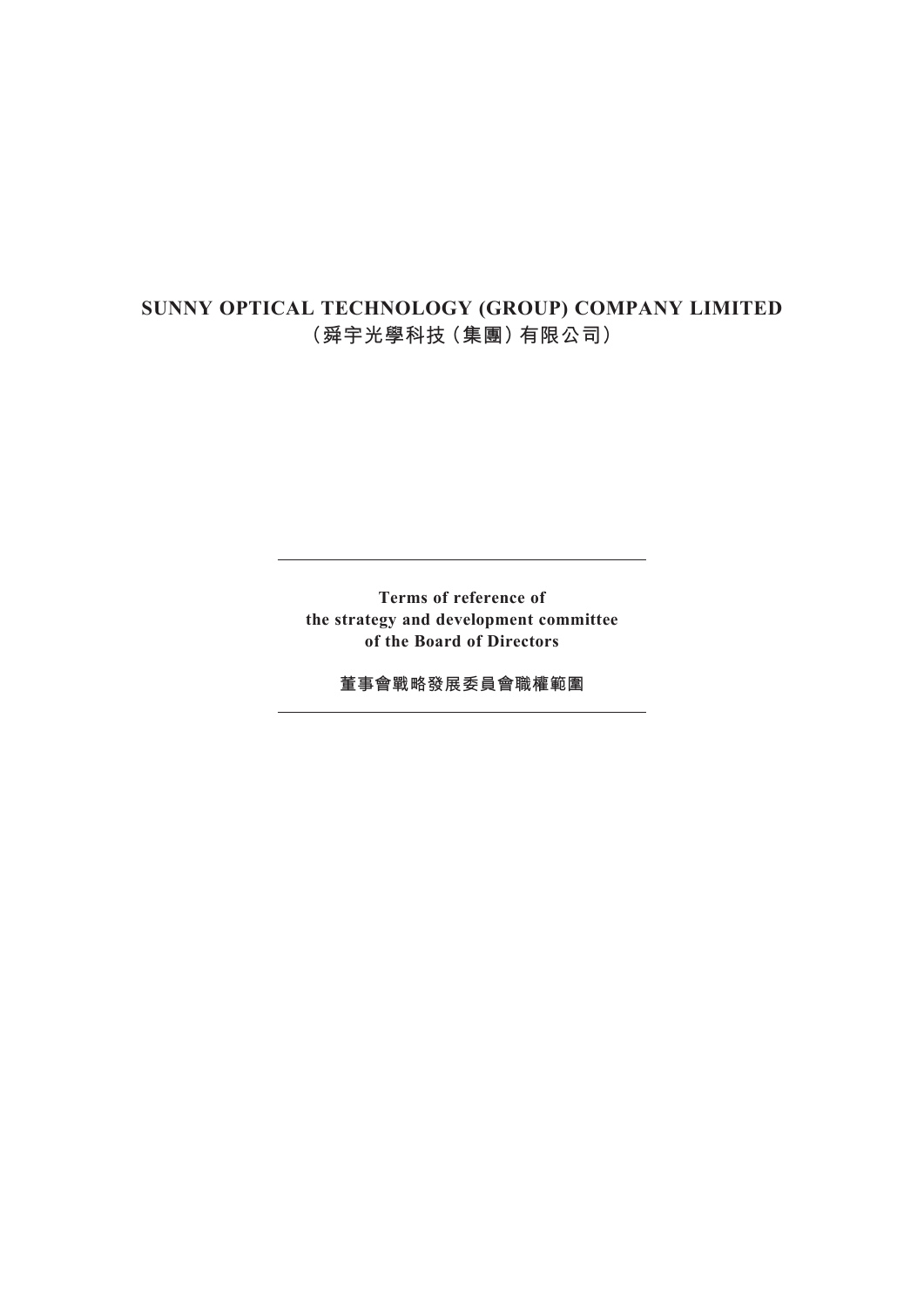# **SUNNY OPTICAL TECHNOLOGY (GROUP) COMPANY LIMITED (舜宇光學科技(集團)有限公司) ("Company" 「公司」)**

**Terms of reference of the Strategy and Development Committee ("Committee") of the Board of Directors ("Board") of the Company**

# **董事會(「董事會」)戰略發展委員會(「委員會」)職權範圍**

### **1 Adoption of the Terms of Reference**

### **採納職權範圍**

These terms of reference of the Committee were adopted pursuant to a resolution passed by the Board at its meeting held on 22 December 2011.

# **2 Membership**

- 2.1 Members of the Committee shall be appointed by the Board, where appropriate, in consultation with the Chairman of the Committee and shall consist of not less than three members.
- 2.2 The Chairman of the Committee shall be appointed by the Board.
- 2.3 The secretary of the Committee shall be appointed by the Board.
- **2.4** The appointment of the members or secretary of the Committee may be revoked, or additional members may be appointed to the Committee by separate resolutions passed by the Board.
- 2.5 Only members of the Committee have the right to attend Committee meetings. Other individuals such as the chairman of the Board, other directors, head of business unit, and representatives from the finance department, may be invited to attend all or part of any meetings as and when appropriate.

# 本委員會職權範圍是按本公司董事會於二零一一年十二 月二十二日會議通過的決議採納立的。

# **成員**

委員會委員由董事會委任組成,並在適當的情況下,向 委員會主席諮詢有關該任命。委員會人數最少3名。

委員會主席由董事會委任。

委員會秘書由董事會委任。

經董事會通過決議,方可委任額外的委員會的成員或罷 免委員會的成員或秘書。

只有本委員會成員才有權參加本委員會的會議。其他人 員如董事會主席,其他董事,部門經理,財務部門代表 可在適當的情況下被邀請參加本委員會各項或部分會 議。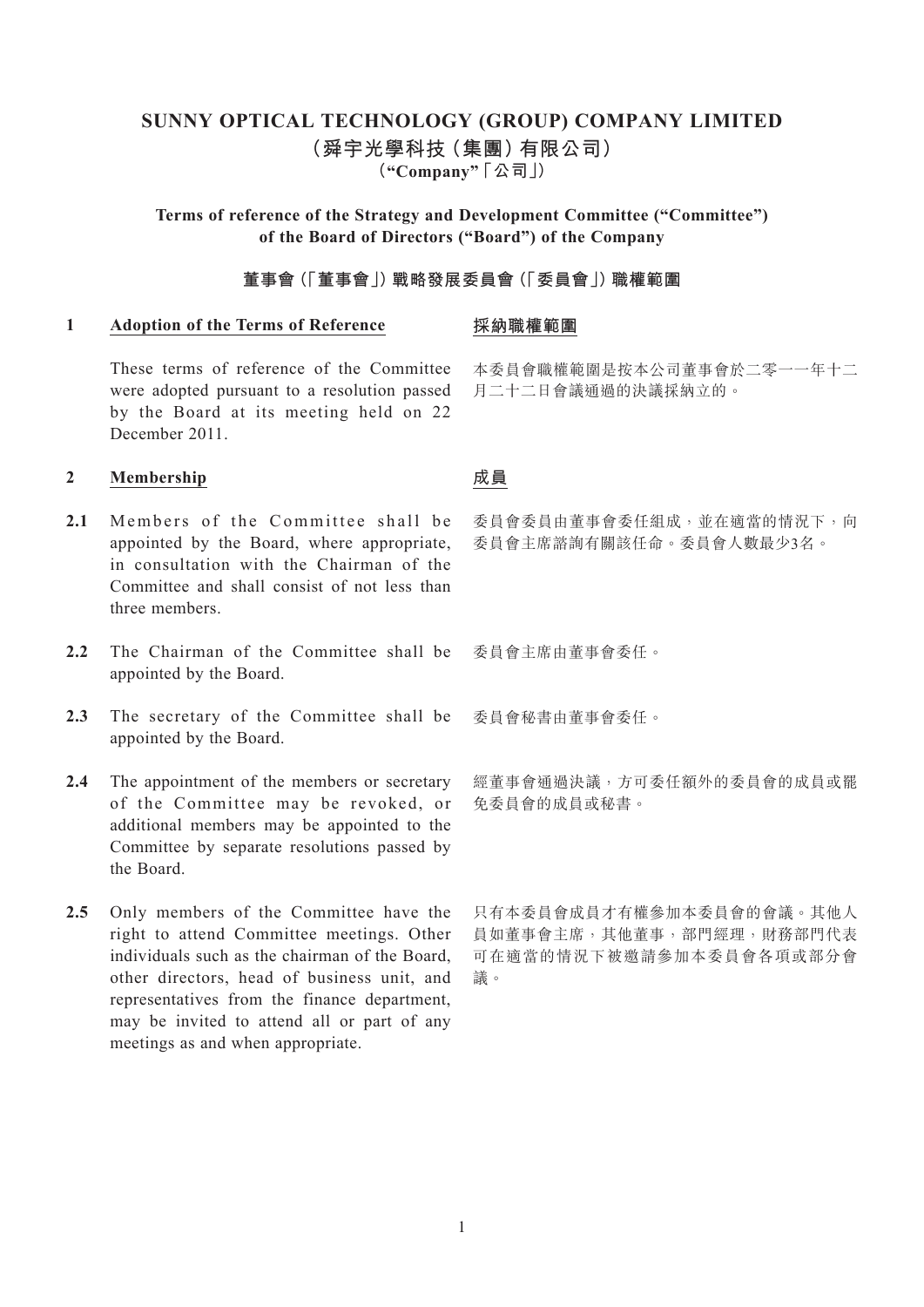### **3 Proceedings of the Committee**

#### **3.1** *Notice:*

- (a) Unless otherwise agreed by all the Committee members, a meeting shall be called by at least seven days' notice.
- (b) A Committee member may and, on the request of a Committee member, the secretary to the Committee shall, at any time summon a Committee meeting. Notice shall be given to each Committee member in person orally or in writing or by telephone or by email or facsimile transmission at the telephone number or facsimile number or address or email address from time to time notified to the secretary by such Committee member or in such other manner as the Committee members may from time to time determine.
- (c) Any notice given orally shall be confirmed in writing as soon as practicable and before the meeting.
- (d) Notice of meeting shall state the purpose, time and place of the meeting and shall be accompanied by an agenda together with other documents which may be required to be considered by the members of the Committee for the purposes of the meeting. In respect of regular meetings of the Committee to be held as mentioned in clause 3.3 below, and so far as practicable in all other meetings of the Committee, the agenda and accompanying papers shall be sent in full to all the members of the Committee in a timely manner and at least 3 days before the intended date of the meeting of the Committee (or such other period as all the Committee members may agree).

# **會議程式**

### **會議通知:**

除非委員會全體成員同意,委員會的會議通知期,不應 少於七天。

任何委員會成員或委員會秘書(應董事的請求時)可於 任何時候召集委員會會議。召開會議通告必須親身以口 頭或以書面形式、或以電話、電子郵件、傳真或其他委 員會成員不時議定的方式發出予各委員會成員(以該成 員最後通知秘書的電話號碼、傳真號碼、地址或電子郵 箱地址為準)。

以口頭通知方式召開的會議,應儘快(及在會議召開 前)以書面方式確實。

會議通告必須說明開會目的、開會時間及地點並附以議 程及連同委員會成員就會議目的或需要參閱的其他文 件。第3.3條所述委員會定期會議的議程及有關文件應 全部及時送交委員會全體成員,並至少在計劃舉行委 員會會議日期的最少三天前(或協定的其它時間內)送 出。委員會其它所有會議在切實可行的情況下亦應採納 以上安排。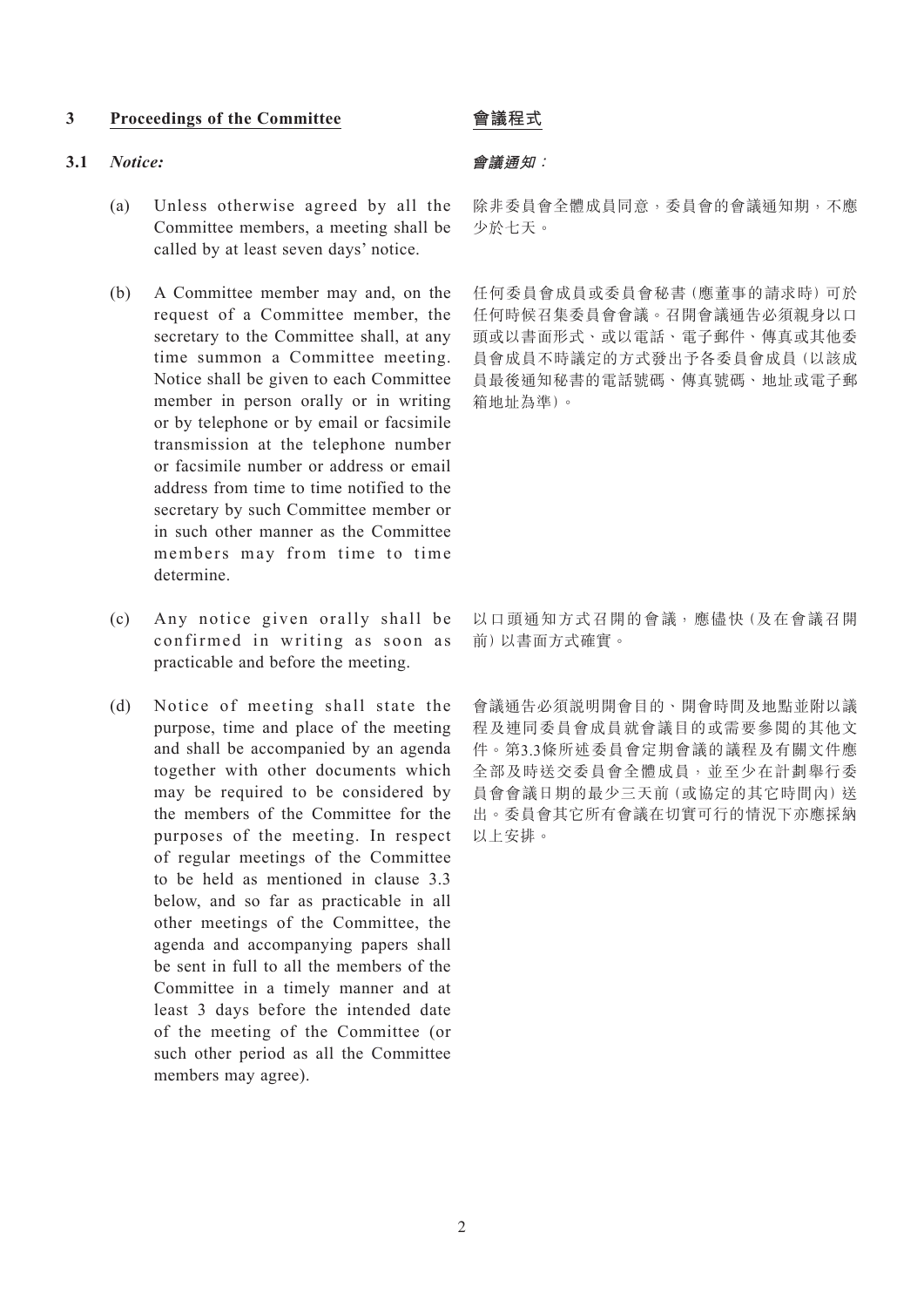- **3.2** *Quorum:* The quorum of the Committee meeting shall be two members of the **Committee**
- **3.3** *Frequency:* Meetings shall be held at least four times a year at approximately quarterly intervals to consider the strategies and development plans of the Company.
- **3.4** *Participation:* Members may participate in a meeting by means of a conference telephone or similar communications equipment by means of which all persons participating in the meeting are capable of hearing each other.

### **4 Resolutions**

- **4.1** Resolutions of the Committee at any meetings shall be passed by a majority of votes of the members present.
- **4.2** Written resolutions may be passed by all Committee members in writing.

### **5 Alternate Committee members**

A Committee member may not appoint any alternate.

### **6 Authority of the Committee**

- **6.1** The Committee may exercise the following powers:
	- (a) to seek any information it requires from senior management of the Company in order to perform its duties;
	- (b) to obtain, at the Company's expense, outside independent legal or other professional advice on any matter within its terms of reference;
	- (c) to review annually these terms of reference and their effectiveness in the discharge of its duties and to make recommendations to the Board any changes it considers necessary; and

**法定人數:**會議法定人數為兩位成員。

**次數:** 委員會會議應每年召開至少四次,大約每季一 次,討論公司戰略和發展規劃。

**參與:** 成員可以以電話會議或其它形式參加委員會會 議,但所有參加會議的人員應能相互清晰聽到。

# **決議**

任何委員會會議決議都必須由參加會議的多數成員投票 贊成通過。

委員會成員可以以書面方式通過任何決議,惟所有委員 會成員必須書面同意。

# **委任代表**

委員會成員不能委任代表。

# **委員會的權力**

委員會可以行使以下權力:

可向公司高級管理人員獲取資訊以履行其職責;

尋求與本職權範圍任何事項有關的外界獨立法律和其他 專業意見,費用由公司承擔;

每年檢討本職權範圍及其有效性,如委員會覺得有需 要,可向董事會提供修改建議;及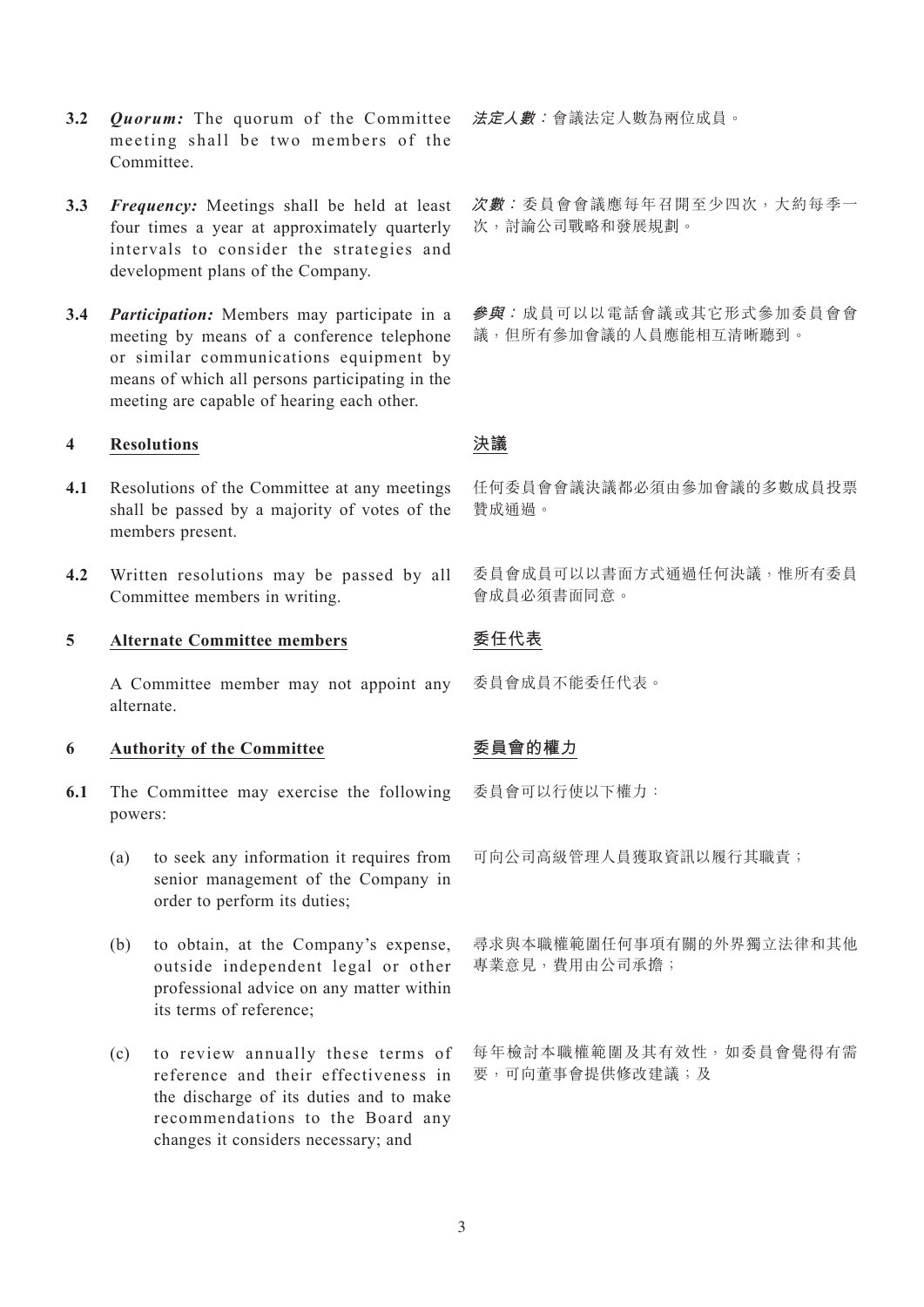- (d) to exercise such powers as the Committee may consider necessary and expedient so that their duties under section 7 below can be properly discharged.
- **6.2** The Committee should be provided with sufficient resources to perform its duties.

# **7 Responsibility, Powers and Discretion**

The Committee shall have the following responsibilities, powers and discretion:

- (a) to review the documents from the senior management of the Company on issues relating to its strategies and developments (such as vision of the Company, mission of the Company, and annual strategy documents) on a regular basis and make recommendations to the Board regarding any proposed changes;
- (b) to identify marketing changes and competition or make recommendations to the Board on issues relating to the Company's strategies and developments, such as Company's market positions, pricing strategies, new markets and strategic partnerships;
- (c) to make recommendations to the Board on matters relating to the Company's strategies and developments; and
- (d) all such other responsibilities and powers as may be delegated by the Board from time to time.

為使委員會能合理地執行其於第七章項下的責任,執行 其認為有需要及有益的權力。

委員會應獲供給充足資源以履行其職責。

# **委員會的職責和權力**

委員會有下列相應的權力和職責:

定時檢查公司高級管理層關於戰略和發展(例如公司的 遠景,目標以及年度戰略等)的文件,如需變動,則向 董事會提出建議;

確定市場變化和競爭對象,對公司的戰略和發展向董事 會做出建議,如公司的市場位置,定價策略,新市場和 戰略合作夥伴等方面;

對公司策略和發展的有關事項向董事會提出建議;及

行使董事會不時交給本委員會的權力和責任。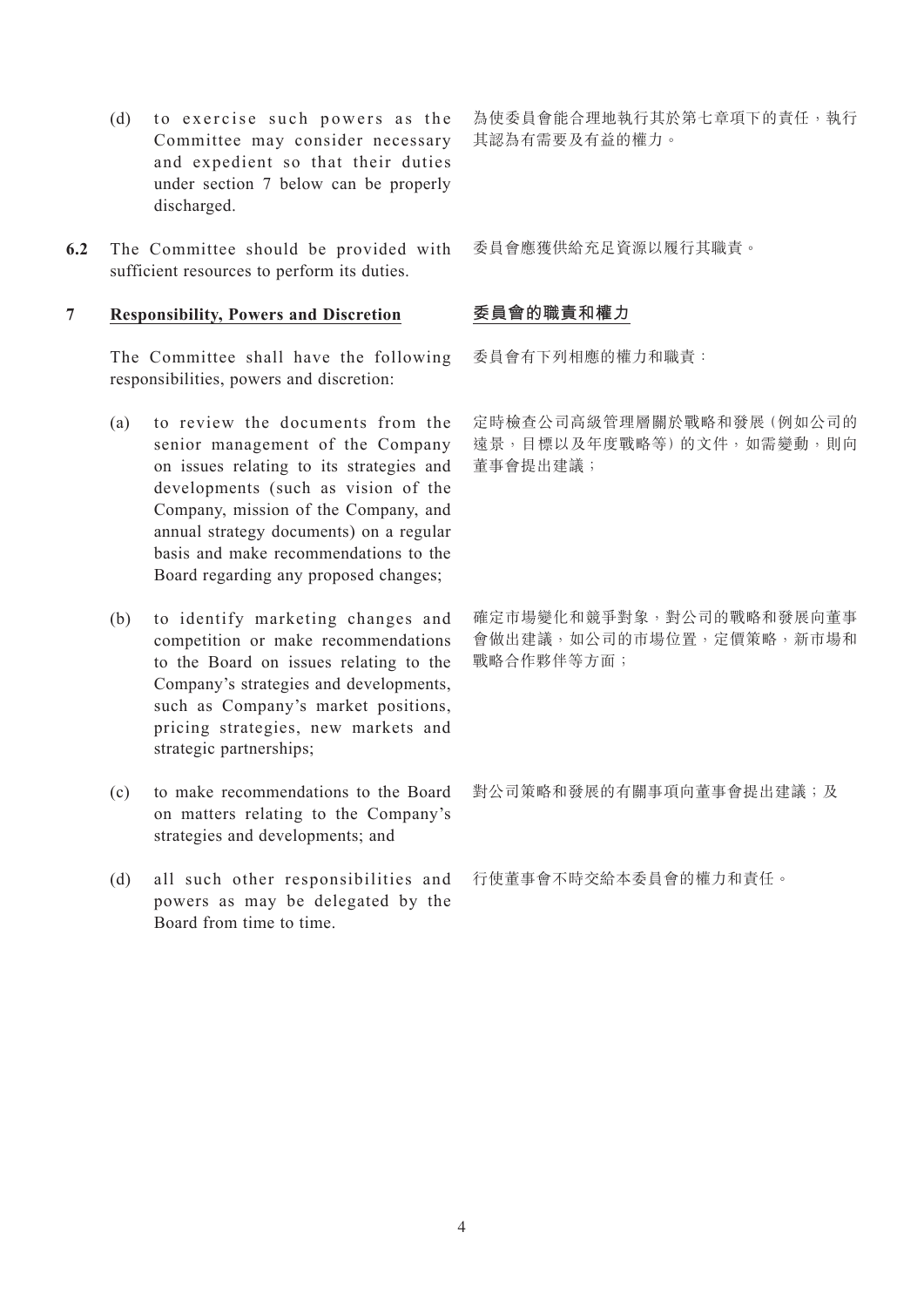### **8 Reporting procedures**

- **8.1** Full minutes of the Committee meetings and all written resolutions of the Committee should be kept by the secretary of the Committee.
- **8.2** The secretary of the Committee shall circulate the draft and final version of minutes of the meetings of the Committee or, as the case may be, written resolutions of the Committee to all members of the Committee for their comments and records respectively within a reasonable time after the meeting or before the passing of the written resolutions.
- **8.3** The secretary of the Committee shall keep record of all meetings of the Committee held during each financial year of the Company and records of individual attendance of members of the Committee, on a named basis, at meetings held during that financial year.
- **8.4** The Committee Chairman shall report formally to the Board on its proceedings after each meeting on all matters within its duties and responsibilities.

# **9 Annual General Meeting**

The Committee Chairman should, as far as practicable, attend the annual general meeting and make himself available to respond to any shareholders' questions on the Committee's activities.

## **10 Continuing application of the articles of association of the Company**

The articles of association of the Company regulating the meetings and proceedings of the directors of the Company so far as the same are applicable and are not replaced by the provisions in these terms of reference shall apply to the meetings and proceedings of the Committee.

# **會議紀錄及書面決議的傳閱**

委員會的完整會議紀錄及書面決議應由委員會秘書保 存。

委員會秘書應將委員會會議記錄的初稿及最後定稿或書 面決議簽署前,在會議後或通過該書面決議後一段合理 時間內先後發送委員會全體委員,初稿供成員表達意 見,最後定稿作其紀錄之用。

委員會秘書應備存本公司各財政年度委員會舉行的會議 之會議紀錄及個別成員出席紀錄。

委員會主席應在每次會議後就其職責及責任範圍的所有 事項正式向董事會作出報告。

### **週年大會**

委員會主席應在盡可能允許的情況下參加公司週年大 會,並準備回答股東有關委員會活動的問題。

#### **本公司章程的持續適用**

就前文未有作出規範,但本公司章程細則作出了規範的 董事會會議程式的規定,適用於委員會的會議程式。